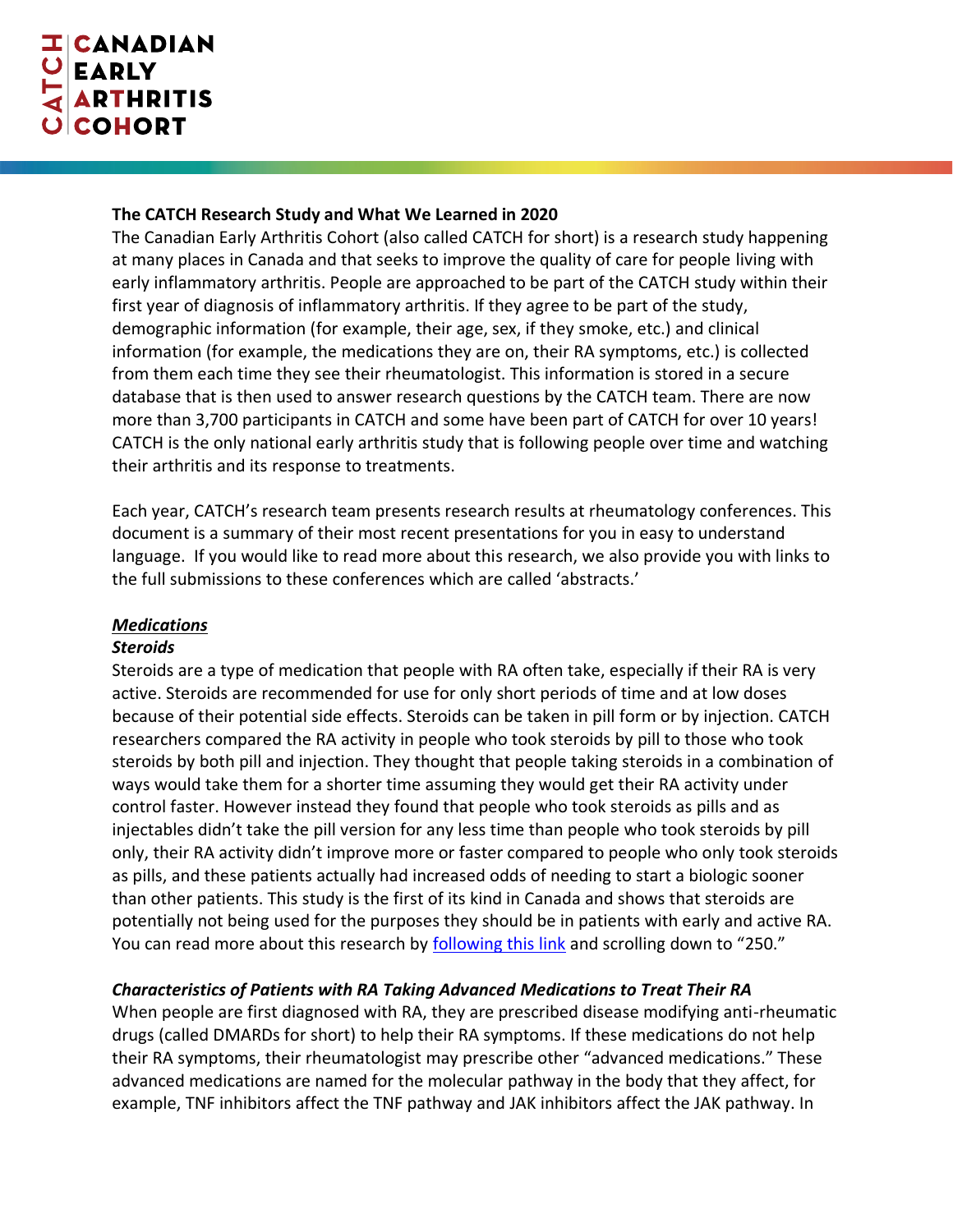this study, the researchers wanted to see what the characteristics of patients were who started these advanced therapies.

The researchers found that between 2014 – 2019, prescriptions for JAK inhibitors increased as advanced therapies and prescriptions for TNF inhibitors decreased. People with RA who used JAK inhibitors had lived with RA longer, had fewer tender joints, and their RA was less active. If patients lived in Ontario, they often went on JAK inhibitors. Patients who used TNF inhibitors tended to have lived with RA for a shorter amount of time, were younger, had fewer other health conditions (also called comorbidities), and often lived outside of Ontario. Patients who were on non-TNF inhibitor medications tended to have very active RA, were older, had a higher education, and had more additional health conditions. The researchers concluded that both patient and doctor related factors (such as location of practice) impacted with advanced therapy was prescribed. You can read more about this research [here.](https://ard.bmj.com/content/79/Suppl_1/999)

## *Medication Beliefs*

Medications are needed to help control RA symptoms and to help prevent disability, but taking these medications can be difficult for people. This research aimed to learn about peoples' beliefs and perceptions of RA medications. Beliefs about medications can predict how well a person may or may not take their medication as prescribed, and knowing these beliefs can also be beneficial so doctors can work with patients to alleviate their concerns or find solutions that work for them.

The research found that many new RA patients had low medication necessity beliefs and concerns. Compared to patients who were accepting of the need for RA medications, patients who were indifferent to their medications smoked, had heavier weights, had more tender joints, and had more disease activity, and fewer of these individuals were taking methotrexate. People who were indifferent also had more depression, anxiety, fatigue, and pain. Most patients worried about the long-term effects of these medications. Knowing how people feel about RA medications, especially early in their diagnosis, will help health care providers identify information gaps and provide opportunities to address the concerns of these patients in hopes that they can improve their abilities to take these important medications. You can read more about this researc[h here](https://ard.bmj.com/content/79/Suppl_1/588.1) and [here.](https://acrabstracts.org/abstract/more-than-half-of-newly-diagnosed-ra-patients-are-not-convinced-of-the-necessity-of-ra-medicines-associations-with-ra-characteristics-symptoms-and-function-in-the-canadian-early-arthritis-cohort-c/)

Research was also done to see if these medication beliefs changed over time, from when they were diagnosed to one year later. It is known that in people who have had RA for many years, their believes about the necessity of medications and concerns about potential harm influence side effects and their ability to take their medications as prescribed. It was found that while there is agreement that medicines are generally necessary, there are also significant levels of concerns. Patients with more concerns about starting treatments tend to have more education and greater anxiety and depression. Medication perceptions are stable over the first year and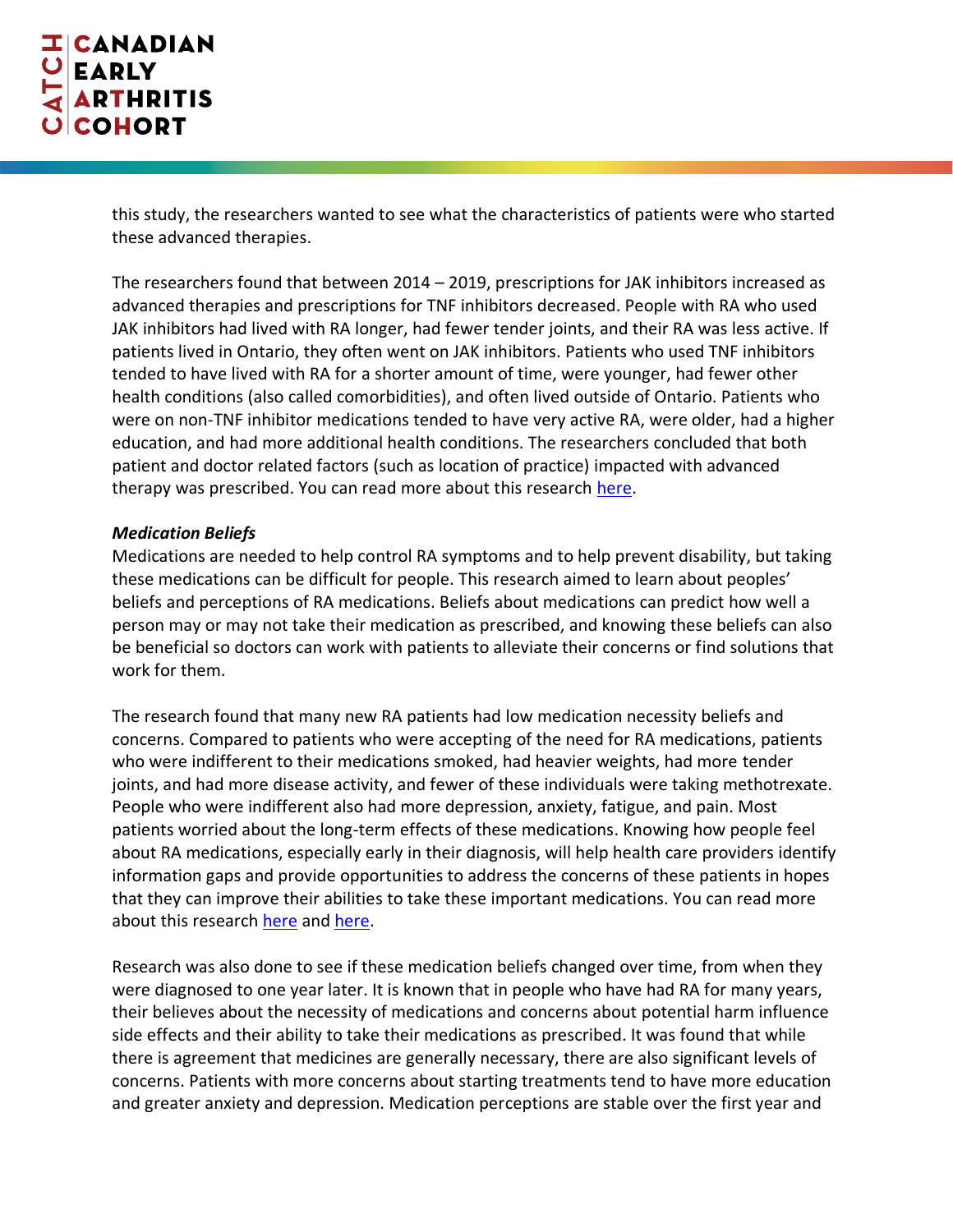are influenced by individual characteristics (e.g. people of minorities, higher emotional distress, lower participation in social activities) and RA (for example, better function) and medication experiences (e.g. if a person used methotrexate). Findings suggest that specific approaches may be needed to help medication beliefs and ease concerns to improve acceptance, tolerance, and people's ability to take these medications over the long-term. You can read more about this research [here.](https://acrabstracts.org/?findbynumber=1&s=0149)

### *RA and Stress*

Many people feel their RA is linked to a stressful time or stressful events in their life but research is not clear on this. The CATCH researchers wanted to see if they could learn more about stress and onset of RA. In the CATCH study, more than half of the participants reported at least one stressful event in the year before their diagnosis. The most commonly reported stresses were related to family, money, death, surgery, and major illness. The people who reported stresses were more likely to be younger women with more active RA who also live with other conditions (called comorbidities). These patients also had much higher pain, fatigue, depression, issues with sleep, and measures of their RA. After one year, swollen joint counts and remission rates were similar between those who reported stressors in the year before getting an RA diagnosis compared to those who did not feel they experienced stressors. One year after diagnosis those who had stressful life events before their diagnosis still reported that depression, fatigue, sleep issues, pain, etc. were a problem. Emotional support along with their usual treatments will probably help these people feel and function better. You can read more about this researc[h here](http://scientific.sparx-ip.net/archiveeular/?searchfor=andersen&view=1&c=a&item=2020OP0263-HPR) and [here](https://rheum.ca/wp-content/uploads/2020/04/2020-Poster-Presentations-for-JRheum.pdf) (by going to "113").

### *Pain*

Persisting pain and other pain decreases the quality of life for people with RA. Pain other than that felt in the joints of people who live with RA (called 'non-articular pain") is often due to fibromyalgia. Patients with RA within their first year of diagnosis often have localized and widespread muscle pain. The CATCH researchers wanted to describe patterns of non-articular pain, predictors of persistent non-articular pain, and how this impacted people in their first year of being diagnosed with RA.

At the time of their diagnosis with RA, 55% of participants in CATCH had pain in their soft tissues (called non-articular pain) and 62% had regional pain. One year after diagnosis, 33% of participants still had non-articular pain. If patients were female and had depressive symptoms, they would also have widespread non-articular pain one year after diagnosis, while patients with poor function and who were not treated with methotrexate early had regional nonarticular pain at one year. Importantly, people who had regional or widespread non-articular pain had a lower likelihood of their RA going in to remission, so these types of pain need to be recognized and treated to help these people do better with their RA. You can read more about this research [here](https://ard.bmj.com/content/79/Suppl_1/589) an[d here.](https://acrabstracts.org/abstract/regional-and-widespread-patterns-of-non-articular-pain-are-common-at-ra-diagnosis-and-contribute-to-poor-outcomes-at-12-months-a-prospective-study-of-pain-patterns-in-canadians-with-ra/)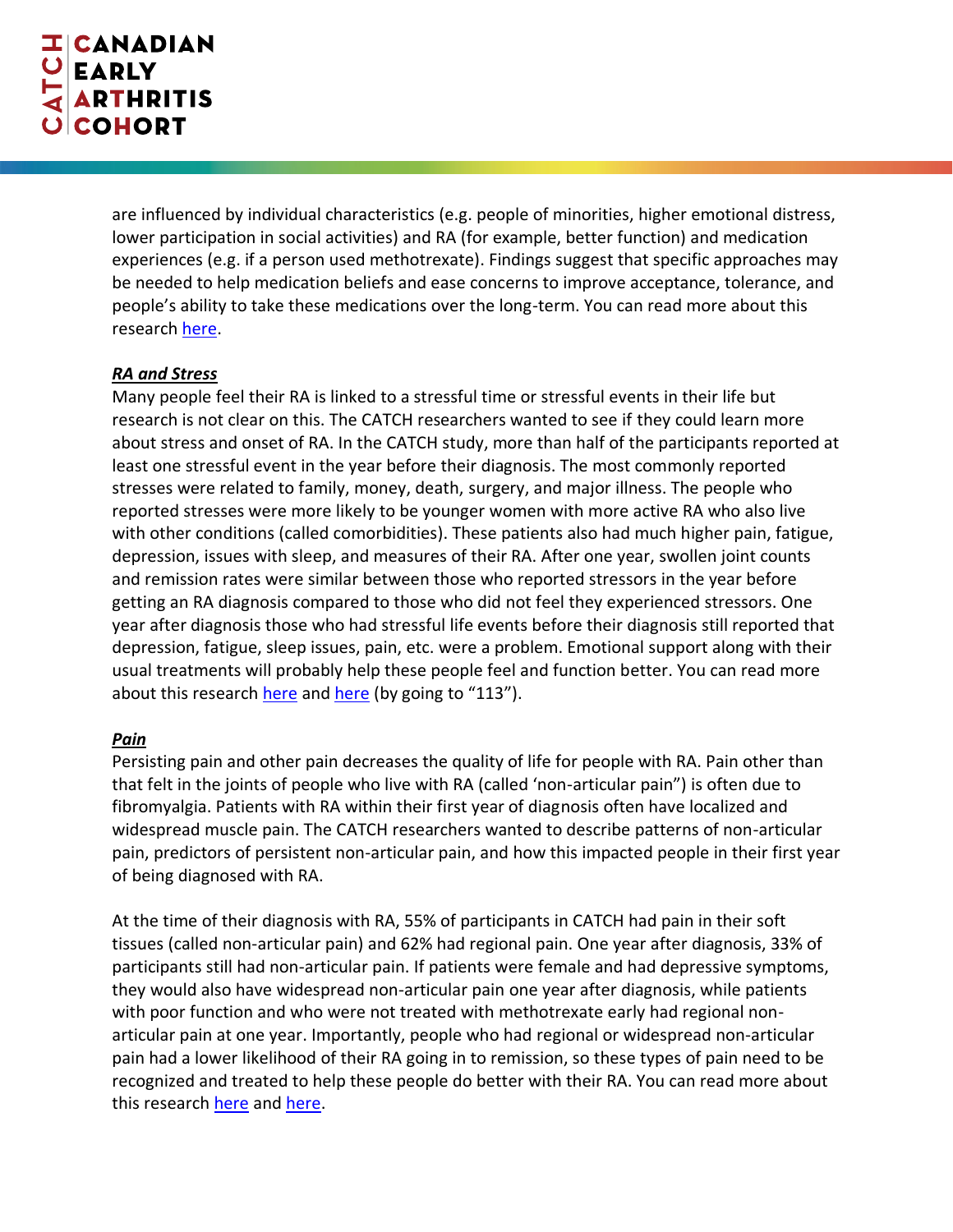#### *RA and Mortality*

People who have RA have a greater risk of mortality (another word for mortality is death) than the general population. The CATCH researchers wanted to see if there is any relationship between issues with daily functions in RA and mortality. It is known that this is the case for people with established RA since issues with daily functions are also associated with hospitalizations.

By looking at health records from people living with RA and from people who were deceased and had RA, it was found that those who were deceased had more issues with their daily functions because of their RA and more active RA one year after their RA diagnosis compared to those who were still alive. While there was not a relationship between activity of a person's RA at diagnosis and mortality, there is a significant relationship between active RA and functional abilities at one year after diagnosis and mortality. It is thought that when a person's RA is not well-controlled within their first year after diagnosis, it leads to more issues with functional abilities that contributed to higher mortality. You can read more about this research [here](https://rheum.ca/wp-content/uploads/2020/04/2020-Poster-Presentations-for-JRheum.pdf) (by scrolling down to "116"), [here](https://ard.bmj.com/content/79/Suppl_1/592.1) and [here.](https://acrabstracts.org/abstract/health-assessment-questionnaire-predicts-all-cause-mortality-at-one-year-in-patients-with-early-rheumatoid-arthritis/)

### *RA Activity*

## *Helping Patients Get in to Remission in the First Year of RA Diagnosis*

The concept of remission in RA (a time when a person's RA is not active) can be measured in different ways. Depending on the definition of remission that is used, different numbers of patients are considered to be in remission. CATCH researchers were interested in comparing these different measures of remission to see what they have in common. People who had RA that was active for a long period of time was most strongly associated with being a man who had positive serostatus and who smoked, or being a woman who was obese and had more tender joints. Men and women who had pain and lower education usually had more active RA. Without using one common definition of remission, it is safe to say that about one third of patients within the first year of their diagnosis does not experience remission. You can read more about this research [here](https://ard.bmj.com/content/79/Suppl_1/958) an[d here](https://rheum.ca/wp-content/uploads/2020/04/2020-Poster-Presentations-for-JRheum.pdf) (by scrolling down to "249").

### *Long-term Patterns of Remission*

Early diagnosis and starting disease-modifying anti-rheumatic drugs (called DMARDs) have made remission something that is realistic for many people living with RA. Remission is a period when a person's RA is not very active. Despite improvements in early RA remission outcomes, less is known about how often, and how long remission is sustained for, and what factors may contribute to changes in RA control over time, which is what the CATCH rersearrchesr wanted to learn more about.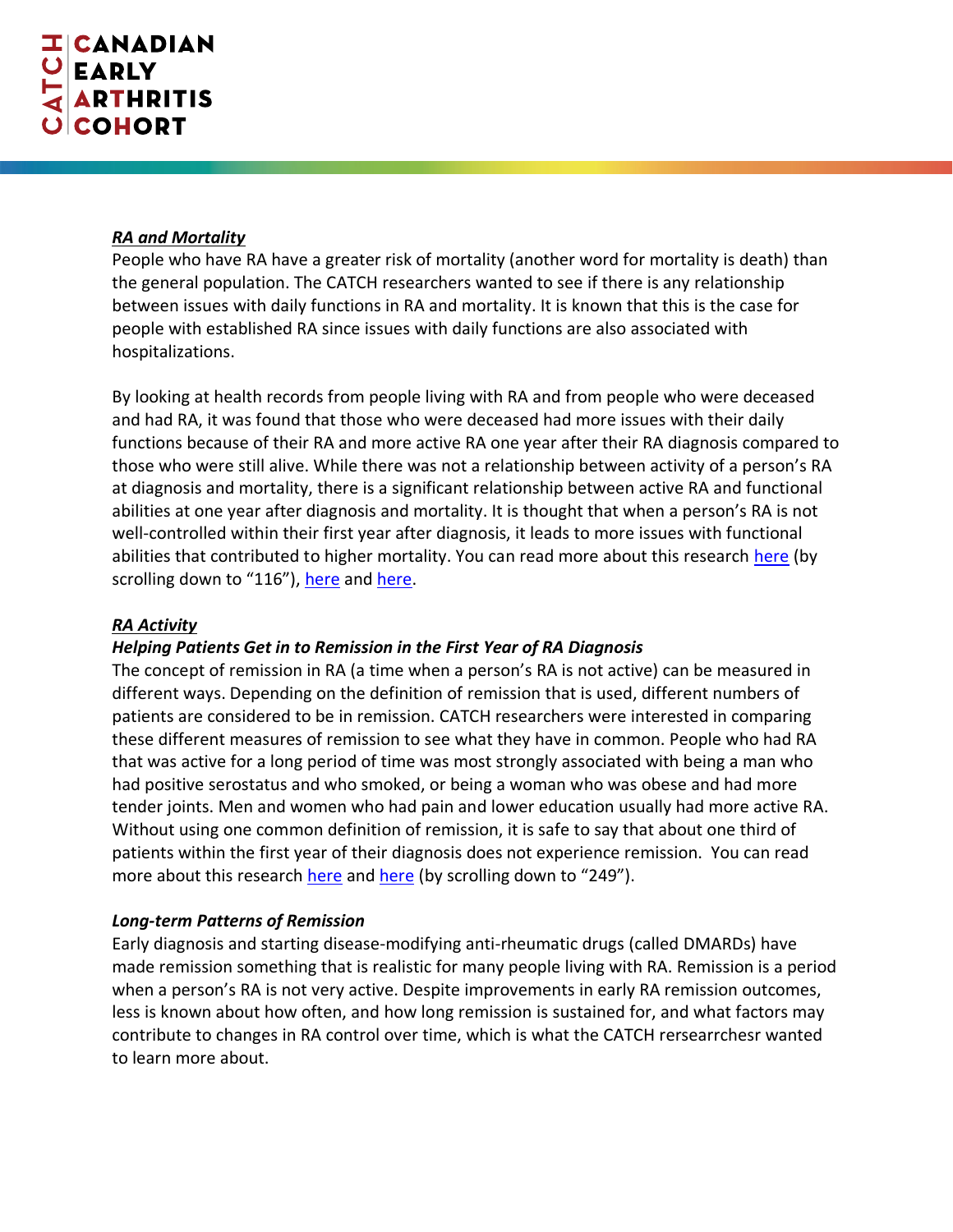Over a 2-year period, 47% of patients were experiencing remission by 12-months and 40% by 24 months. More patients experienced their RA going from remission in to low disease activity than going from remission to medium disease activity. A person's sex, whether or not they smoked and if they had other conditions and positive serology were significantly associated with short remission times. There may also be a relationship between short remission times and people being older, having a longer time to experience their first period of remission, not starting methotrexate soon after diagnosis and reducing treatment after remission. Overall less than 50% of people with RA experienced remission or sustained remission for 1 to 2 years. In the absence of a cure for RA, learning more about remission and how patients can be in remission for longer periods of time is important to help patients with RA live well. You can read more about this research [here.](https://acrabstracts.org/abstract/longitudinal-patterns-of-remission-in-real-world-early-rheumatoid-arthritis-patients-results-from-the-canadian-early-arthritis-cohort-catch/)

### *Remission and Decreasing Medications in People in Remission*

When people are diagnosed with RA, the usual approach to treatment is to 'hit their RA hard' with many types of medications called disease modifying anti-rheumatic drugs (also known as DMARDs). The goal is to get RA to really low activity which is called remission, and another goal is to help keep people's RA in remission for as long as possible (when someone experiences remission for more than 6 months, it's called sustained remission). There are different effects of DMARDs on different people, and there are also effects on the healthcare system (for example, the cost of these drugs, multiple doctor appointments and tests, etc.). The researchers wanted to see what things people with RA had in common whose RA went in to remission, along with how their treatments may be reduced.

Of the people in the study, 60% experienced sustained remission in the first 1.5 years after their diagnosis and 92% of them experienced sustained remission in the first 4 years after their diagnosis. Of the people who experienced remission, 80% of them were taking a DMARD called methotrexate, 71% of them were on a combination of drugs, and 13% of them were taking a drug called a biologic. In the year after experiencing sustained remission, 40% of people decreased their medications with their healthcare providers: 30% of them reduced or stopped taking methotrexate (some because of side effects), 23% reduced or stopped taking DMARDs other than methotrexate, and 4% reduced or stopped their biologic drug (one of these people stopped because of side effects). Overall, of people who were within one year of their RA diagnosis, 40% of them experienced remission, and about 30% of them experienced reducing medications as well. You can read more about this research [here](https://rheum.ca/wp-content/uploads/2020/04/2020-Poster-Presentations-for-JRheum.pdf) (and by scrolling to "242").

### *Fatigue*

Fatigue is very common at the start of a person's RA, and some people continue to have debilitating fatigue that results in a poor quality of life, and affects their mood, work and home life, and social life. Fatigue is poorly understood though and learning more about it can help people who live with RA.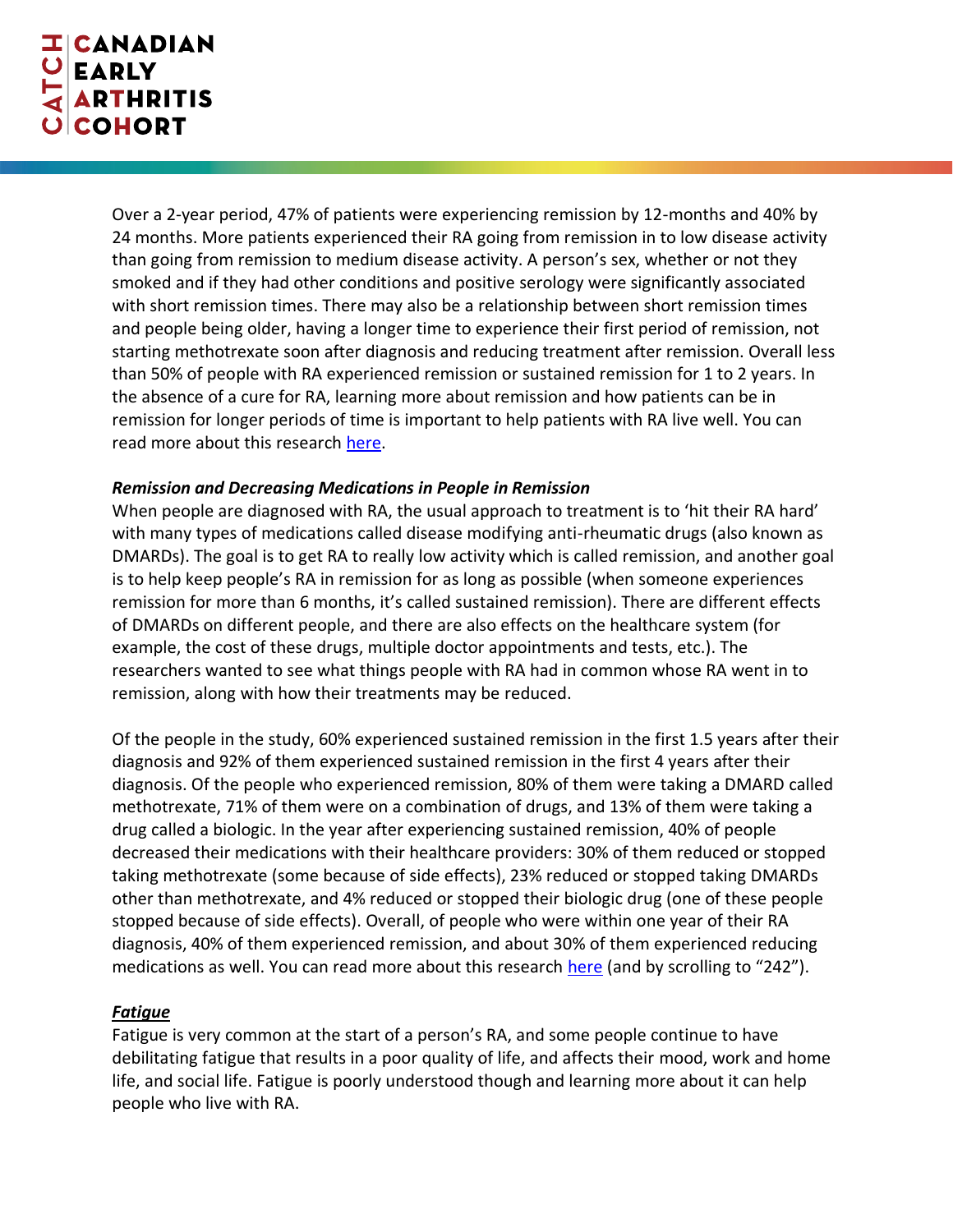In this study, the researchers looked at people with high fatigue when they were diagnosed with RA to identify predictors associated with improved fatigue after one year. Debilitating fatigue at RA diagnosis is seen in people with more active RA, worse pain and disability, and osteoarthritis/back pain, obesity, depression, poor sleep, and major stressors in the year before their diagnosis. In people with high fatigue, 70% improved by the end of the first year after diagnosis. Among patients with high fatigue, 70% improved by 12 months. Using more than 20 mg of methotrexate reduced fatigue, while being obese was not helpful for fatigue, and having high initial pain may also be a marker for improved fatigue. Using methotrexate early, and optimizing weight, sleep, and mood may help persistent fatigue when RA inflammation is well controlled. These results help show the benefits of multidisciplinary approaches in early RA.

In this study, the researchers wanted to look at risk factors for persistent, high fatigue 1 year after RA diagnosis. During the first year of RA diagnosis, 21% of women and 19% of men reported persistent high levels of fatigue, and for women, fatigue was worse throughout the study. Women with high levels of fatigue are usually obese, use steroids early in their diagnosis, are seronegative (a blood marker), and have poor sleep. Men with high levels of fatigue are obese and have 2.4 times higher odds of still having fatigue one year after diagnosis. Helping these individuals lose weight is important. Using a medication like methotrexate, and optimizing weight, sleep, and mood may help persistent fatigue when RA is well controlled. It is important to use many ways to treat early RA.

In this study, researchers wanted to see if there was a relationship between disease activity and fatigue. People with early RA who experienced remission or low disease activity within 3 months of starting the CATCH study had much lower fatigue than those with active RA throughout 5-years. Those individuals who experience sustained remission (that means a period of 6 months of more of little or no signs of RA), saw their fatigue decrease at the time of their first remission. People who responded well to RA treatments within their first 3- and 6 months of diagnosis had the biggest improvements in fatigue over time.

You can read more about research in RA and fatigue [here](https://rheum.ca/wp-content/uploads/2020/04/2020-Poster-Presentations-for-JRheum.pdf) (scroll to "237," "247," and "248").

## *Delivery of Rheumatology Care*

Rheumatology clinics that are part of the CATCH study approach treatment of people with RA in similar way. There have been efforts to try to create a standard model of care for these clinics and to seek government support for this. This study was done to understand how more support could be sought to fund a standard model of care through learning more about these clinics and their characteristics. Because these clinics are in different parts of the country, they have different: amounts of funding, clinic space, and human resources. Some clinics also have long waiting lists and diagnose people with RA at different times after their RA symptoms begin